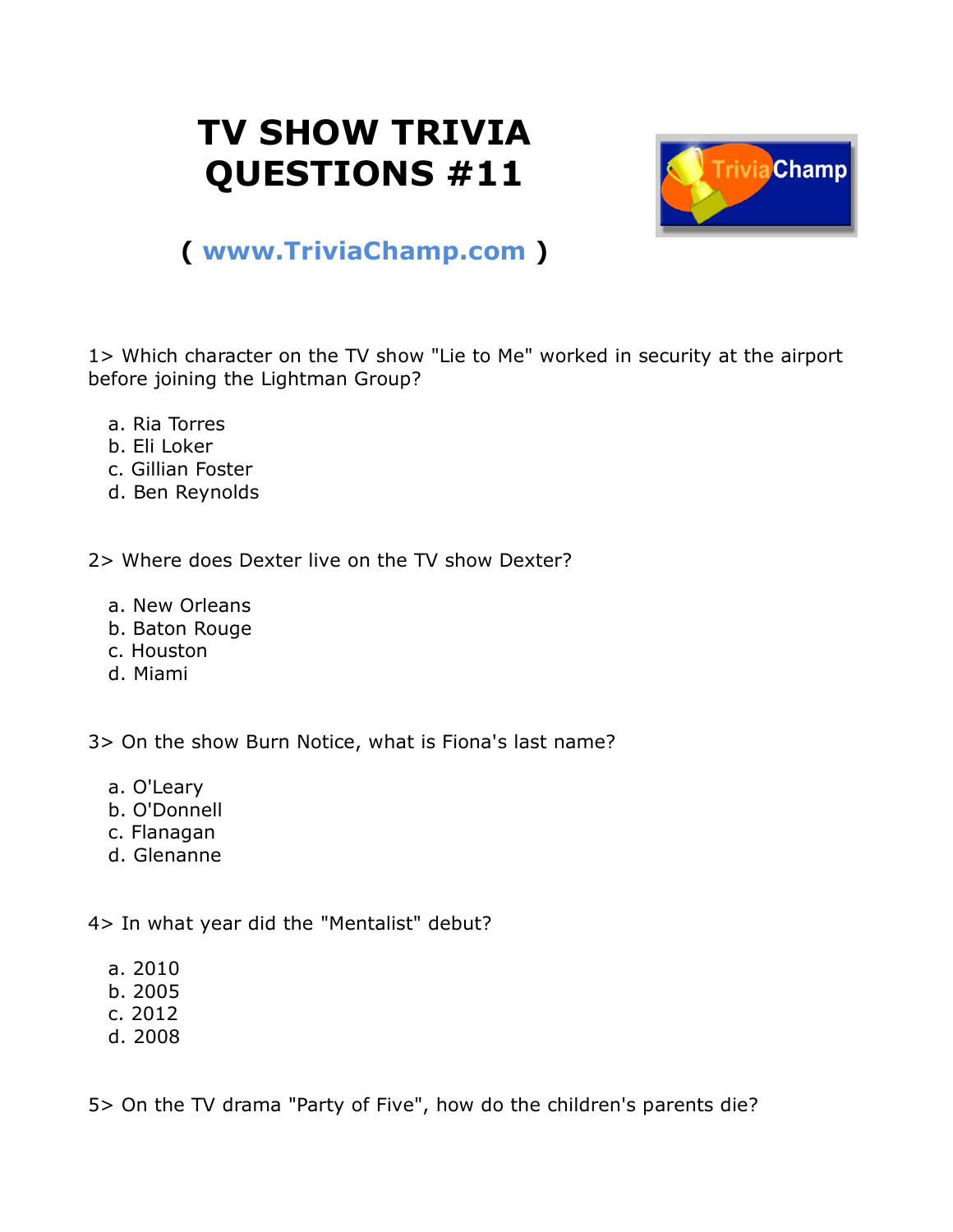- a. Home invasion
- b. Drive by shooting
- c. Plane crash
- d. Car crash

6> According to the TV show, in which state is Everwood located?

- a. New Hampshire
- b. Alaska
- c. Colorado
- d. Kentucky

7> On which TV drama would you meet the character Nora Walker played by Sally Fields?

- a. Seventh Heaven
- b. Six Feet Under
- c. Brothers and Sisters
- d. Family Matters

8> On the TV show Providence, what does the father do for a living?

- a. Pilot
- b. Veterinarian
- c. Farmer
- d. Owns a hardware store

9> On the show Charmed, what is Leo Watt?

- a. A sprite
- b. A white Lighter
- c. A Demon
- d. A Warlock

10> On which TV show would you see the characters Willow, Xander and Giles?

- a. Ghost Whisperer
- b. Supernatural
- c. Charmed
- d. Buffy the Vampire Slayer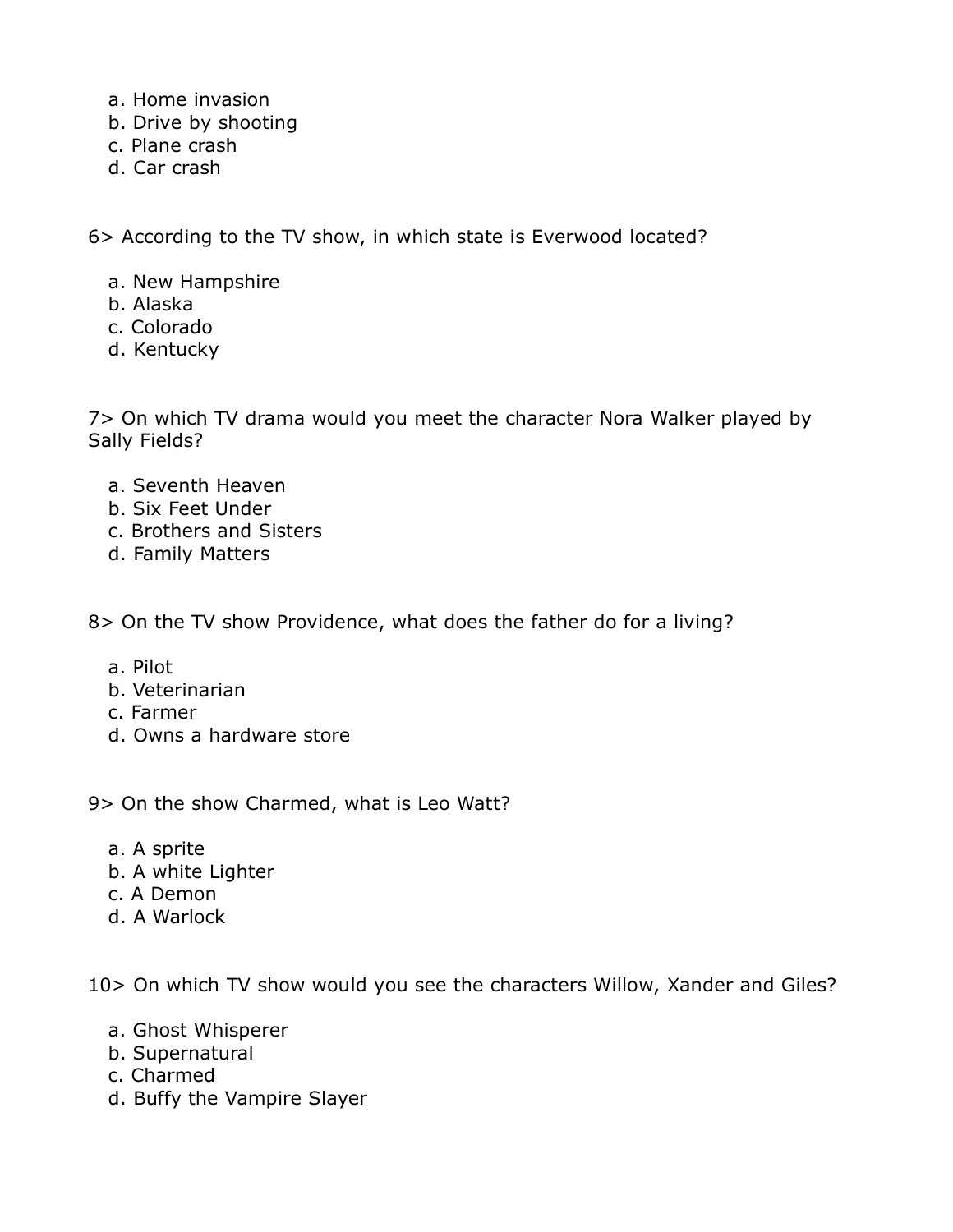11> Whom does Keifer Sutherland play on the show Touch?

- a. Greg Ellis
- b. Trevor Wilcox
- c. Martin Bohm
- d. Calvin Norburg

12> On the TV show "The Secret Life of the American Teenage", which character gets pregnant?

- a. Amy Juergens
- b. Lauren Treacy
- c. Kathleen Bowman
- d. Ashley Juergens

13> On the TV show "Heroes", which character's special ability is time travel?

- a. Peter
- b. Noah
- c. Hiro
- d. Mohinder

14> Which character on the show "Torchwood" travelled with Dr. Who?

- a. Jack Harkness
- b. Rhys Williams
- c. Owen Harper
- d. Toshiko Sato

15> On which show would you find the characters Dave Rose, Brad Williams and Alex Kerovich?

- a. Happy Endings
- b. Hot in Cleveland
- c. King of Queens
- d. Brothers and Sisters